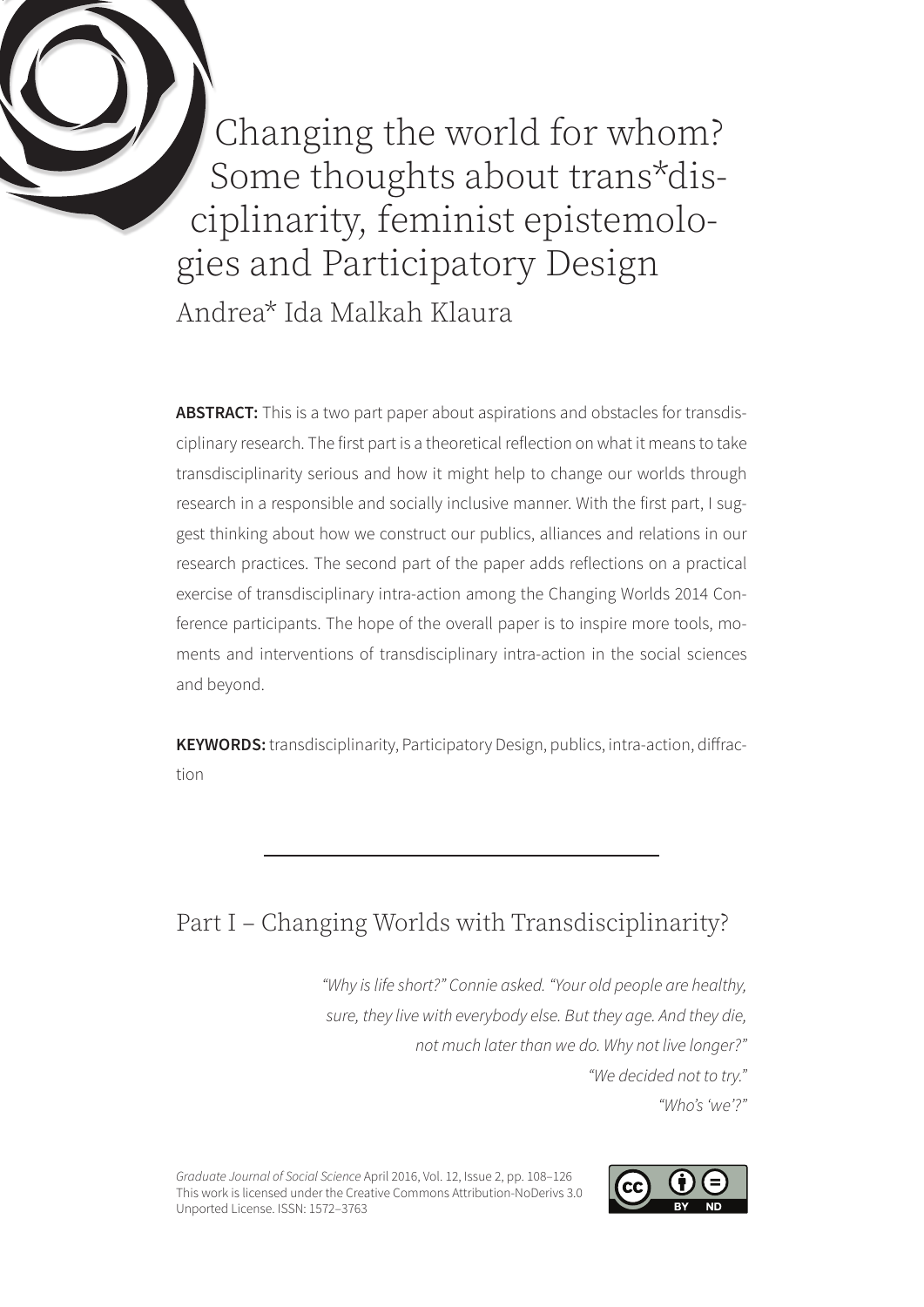*"The councils. The town meetings. That's how general questions of direction of science get decided." "You mean by people like me? How could I decide if they should build an atom bomb or something?"* A conversation between Connie (from past/present) and Luciente (from the/a future), in: *Marge Piercy: Woman on the Edge of Time* (1976, 271–272)

I wanted to take up some utopian vision for this article, although I am rather ambivalent about utopias. Therefore I chose Marge Piercy's *Woman on the Edge of Time* as a great example on how utopian visions unfold their full potential when they are entwined with a dystopian counterpart. In the above conversation, set in an utopian future, science and science policy are embedded in people's every day practices. This utopian world still holds environmental and social issues to be solved, but it seems the people have found better ways to deal with these issues, than those which seem to be available to us today. But yet, this future is only one specific future, always in danger of being replaced by its dystopian counterpart in which technoscientific development and agency is amassed in the hands of few, while their worst consequences are spread across those who are the most and have the least. Both visions are extrapolations of where we could go from here and now … well, these visions have been written 40 years ago.

At about the same time a discourse on transdisciplinarity in science arose and since then was intensified. The central issue was, that if contemporary science cannot solve certain social and environmental problems, a different sort of science is needed. Scientists should work across (here the *trans* comes in) different disciplines. In one version of *transdisciplinarity* (because a lot of different understandings of this term<sup>1</sup>) this also encompasses not only working with scientists from other disciplines, but with non-scientists and the general public<sup>2</sup>. Throughout all of the reconfigurations of what *transdisciplinarity* could mean and all its different approaches, a common promise of transdisciplinarity is, to solve issues that cannot be solved by traditional disciplinary science, and to change science itself towards more responsible research approaches. Certainly all the different actors within this discourse have some sort of vision where to go, and what this place and time looks like.

But I will come back to these approaches later. First, since this special issue is about *changing worlds*, I want to say something about what I think this issue and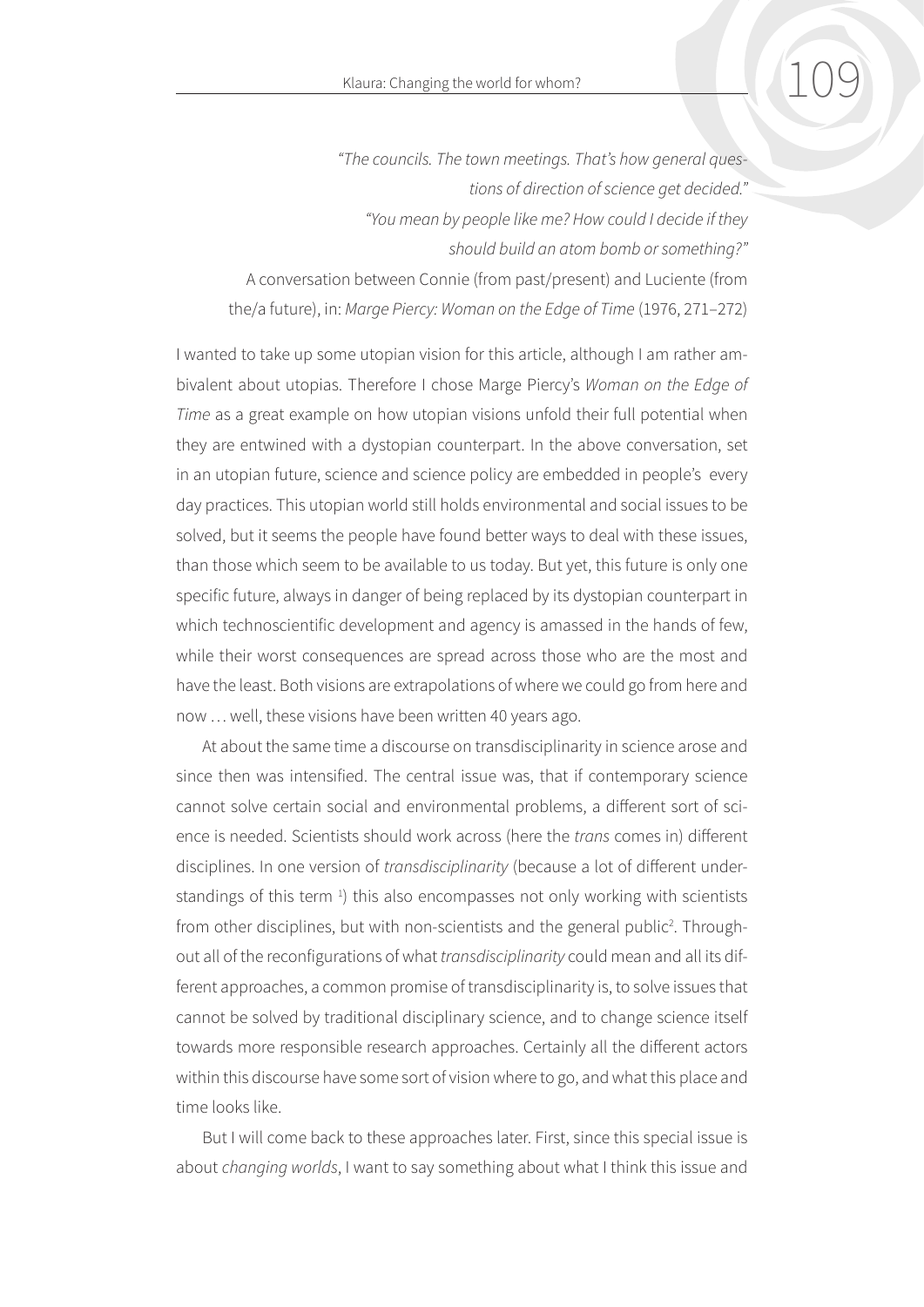last year's Changing Worlds Conference is about. The utopic introduction above serves to provide some background about my own vision of a better science – that is, a science which is self-reflective and inclusive of those perspectives and positions that are not necessarily its main protagonists, but nevertheless affected by its worldly workings. Of course we can always try to hide our aspirations and ideologies, but that does not save us from being partial, and it does not make science better or more aware of all the contingencies we have to face<sup>3</sup>.

#### What is all this *Changing Worlds* stuff about?

Well, actually, everyone is changing worlds – whether we are cooking a nice meal for friends or members of our living collectives or we do science. In one way or another we are interacting with other people and the material artefacts around us. Or, rather we should say, we are intra-acting, for we all are constitutive parts of those systems and apparatuses through which we interpret and analyse the world<sup>4</sup>. So, we, as scientists, are changing worlds too, no matter if we accept it or make it explicit. At the Changing Worlds Conference 2014 we have been rather explicit about it – or, have we?

We were talking and listening to each other, differentiating us by our approaches and scientific disciplines, critiquing each other for naïve perspectives, applauding each other for seeing what others don't see. We were able to do so because, indeed, some people seemed to listen to us – or, because they now read our papers.

So, yes, not only at the conference, but we authors and readers alike, are changing worlds. Critical and self-reflective as we are, we also know we have to think about why and what we do and what the consequences of those actions might be. Or, do we? At least we are demanding this from the material-discursive powerful natural sciences and technologies. Of course we are not the only ones. Mainstream organisations and big governance bodies, like the European Commission, are calling for *Responsible Research and Innovation*. For example, the IPPA project<sup>5</sup> provides a "Public Participation Toolbox"<sup>6</sup>, which assembles diverse tools and methods of public engagement and citizen participation in technosciences.

Now, take a step back – or rather some paragraphs – and think about the utopic visions I mentioned. Are we already in this bright and shiny future of responsible, self-reflective and inclusive science? Or are we already on the path towards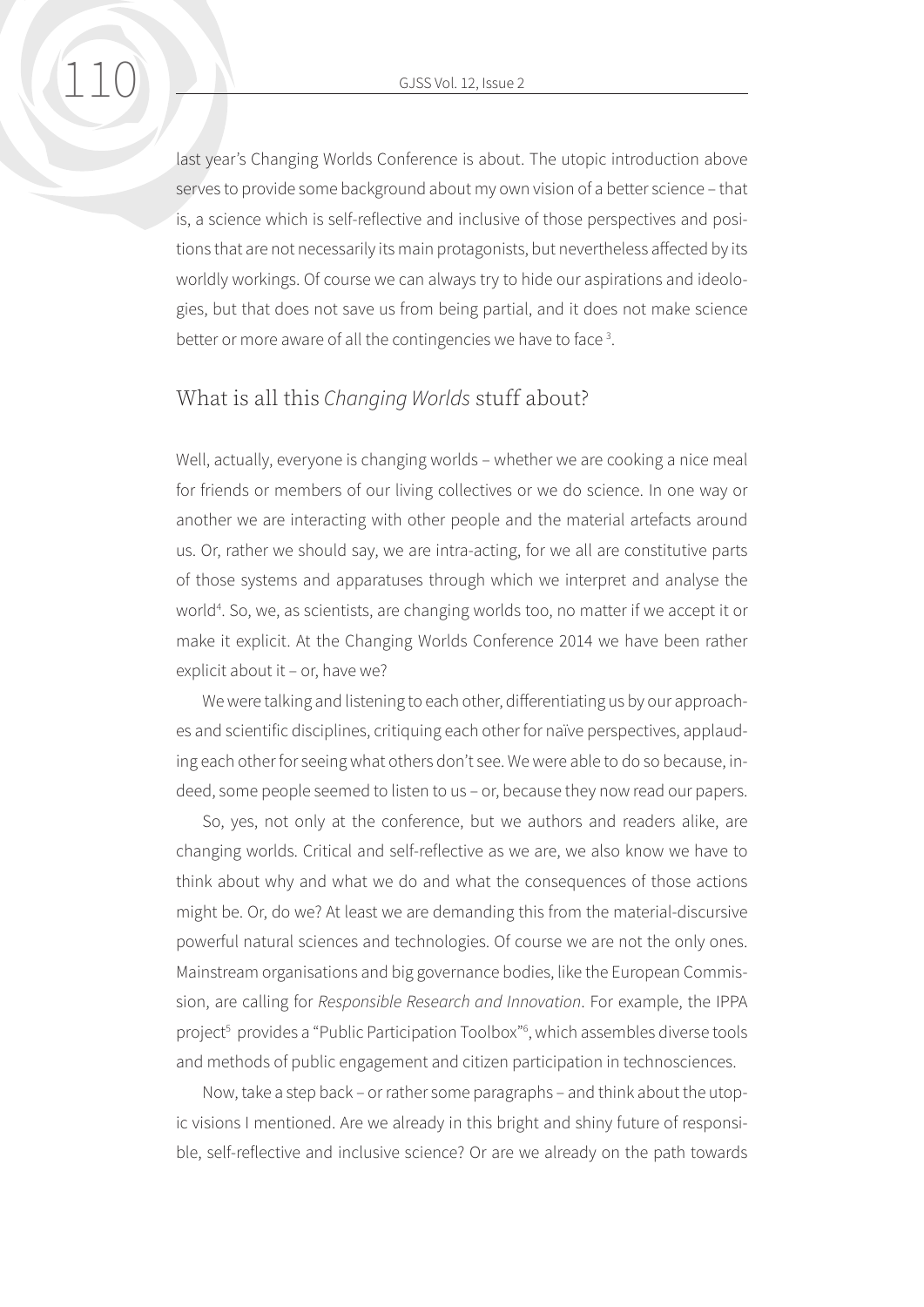it? Maybe the dystopic countervision, that is always looming around the corner, brings us to ask ourselves: but do *they* do it for real? What forms of participation are *they* really using and how transdisciplinary is this in practice? Questions, critical analysts of science and technology have to pose – but what is *our* role in all of that?

As you may have noticed I am fond of the term technoscience<sup>7</sup>. Why? Because it refers to the entangled assemblages of science and technology, which are nowadays a prerequisite to do natural sciences, engineering and medical sciences. But, *we* too – now referring to those of us who situate themselves in the social sciences and humanities – are part of the technosciences, because *we* too, rely heavily on technologies to do our work. So, what are *our* stakes in *their* research? When *we*  are demanding responsible research from *them* – that is, research that includes all the perspectives of those who have to bear the consequences – *we* might want to participate in these technoscientific developments as well. And at the same time *we* will have to think about how and why publics have to participate in *our* own research - or as a first step, think about why *they* usually do not <sup>8</sup>.

#### … and who's those publics?

But what do I mean when I talk about publics? In my understanding, publics are diverse groups of people who are more or less affected by what we do. This reflects a more nuanced understanding of common versions of *"the public"* and the public sphere (cf. Dewey 1927/2010; Habermas 1964/1974). For that I rely on critiques and conceptual refinements by Nancy Fraser (1990) and Chantal Mouffe (1999).

Fraser makes it clear that there is no egalitarian public sphere where we could freely deliberate. Rather, for a post-bourgeois public sphere, we need spaces for all those *subaltern counterpublics* who first have to find their own voices and strategies to successfully participate in general public deliberation. "Successful" means that they are not just co-opted, to legitimize hegemonic practices, but that their own perspectives are actually integrated and lead to a transformation of social organisations and hegemonic practices. So it means that they really are able to change worlds towards their own needs. Chantal Mouffe, with hir<sup>9</sup> framework of agonistic pluralism, points toward the need for enabling dissent and contestation rather than to focus on generating consensus. Because, in a society of in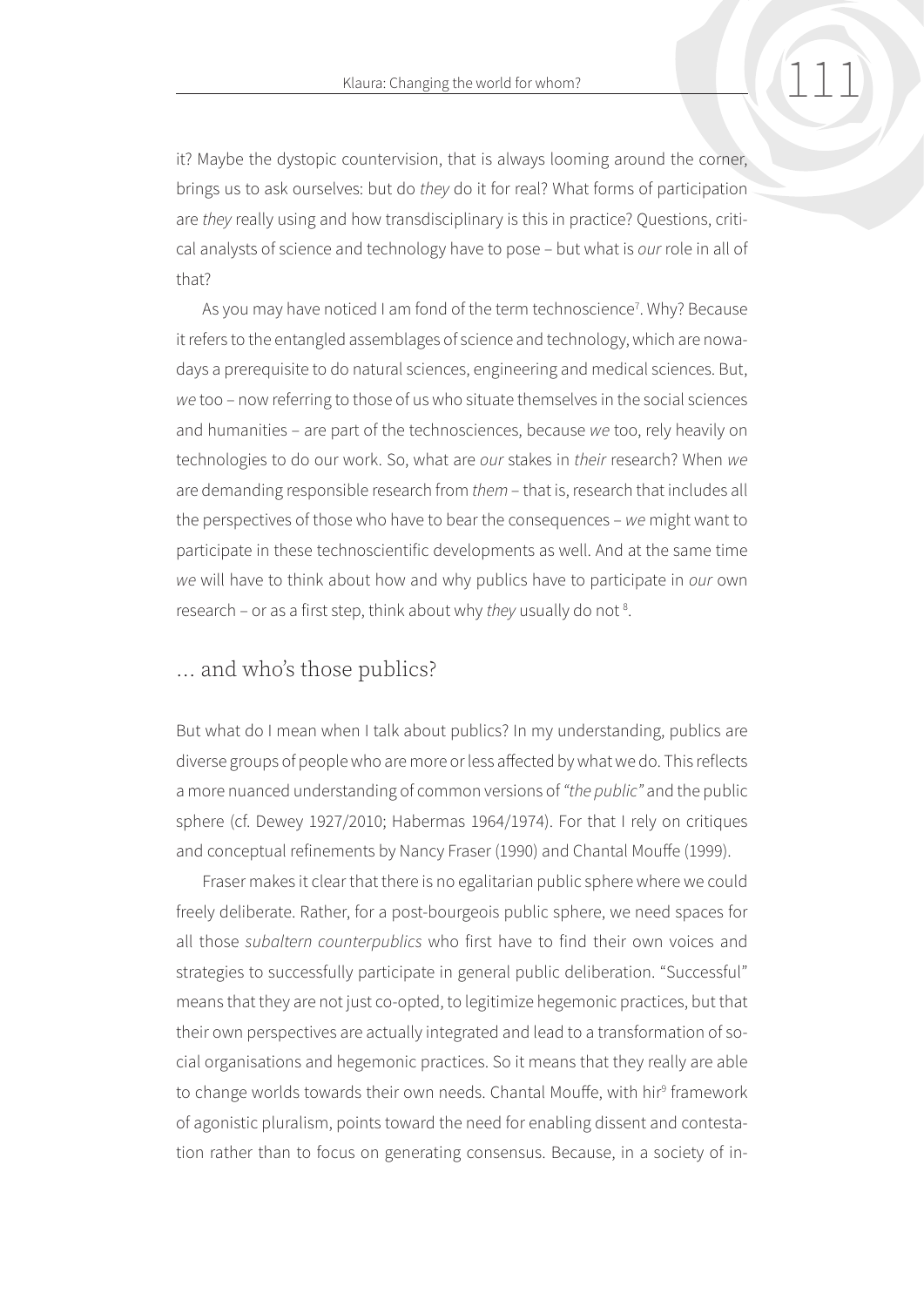equalities, to require consent at the end of any deliberation, privileges the powerful over the powerless, the literates over the illiterates, technoscientists over their publics.

Now that we have defined the *technosciences* and the *publics*, or *us* and *them*, or *them* and *us* (depending on our different situated positions in different contexts), how do we cope with all the differences, technoscientific-public entanglements and the social, ethical and ecological consequences of technoscience?

From the field of Science and Technology Studies, we often hear a call for participatory engagements of publics in technoscience, in order to make technoscience more democratic, or to enable responsible and accountable research. We also find a lot of critique on already established forms of public engagement within the technosciences, because they too often resemble mere forms of tokenism or pseudo-participation<sup>10</sup>. In other contexts, we hear calls for more transdisciplinarity, as a way to address these issues. But all of that is nothing new and not some innovation of (post-)modern 21<sup>st</sup> century science.

### Transdisciplinarity, public participation in technoscience and Participatory Design

Already in the 1970s a discourse arose on transdisciplinarity as a solution to the increasing complexity of our world(s) and the problems therein. More inclusive science-society-relationships and interdisciplinary approaches to problem analysis and solving were called for, in order to tackle issues like climate change, sustainability, risk and emerging technologies.

At about the same time in Scandinavia, new approaches to technoscientific practices were developed within computer science. For the *Scandinavian approach to systems design*, or *cooperative design*, the participation of publics in concrete technoscientific practices is a key element in the design and development of technoscientific artefacts. This means, that publics are not just queried once or twice for their opinion, to then go on with the usual technoscientific practice, but that they are part of (at least some of) the daily processes of technoscientists, and they co-develop the artefacts that are being produced. Those artefacts often are material prototypes and tools or software, used in the working and living contexts of those affected – but these artefacts sometimes are also abstract concepts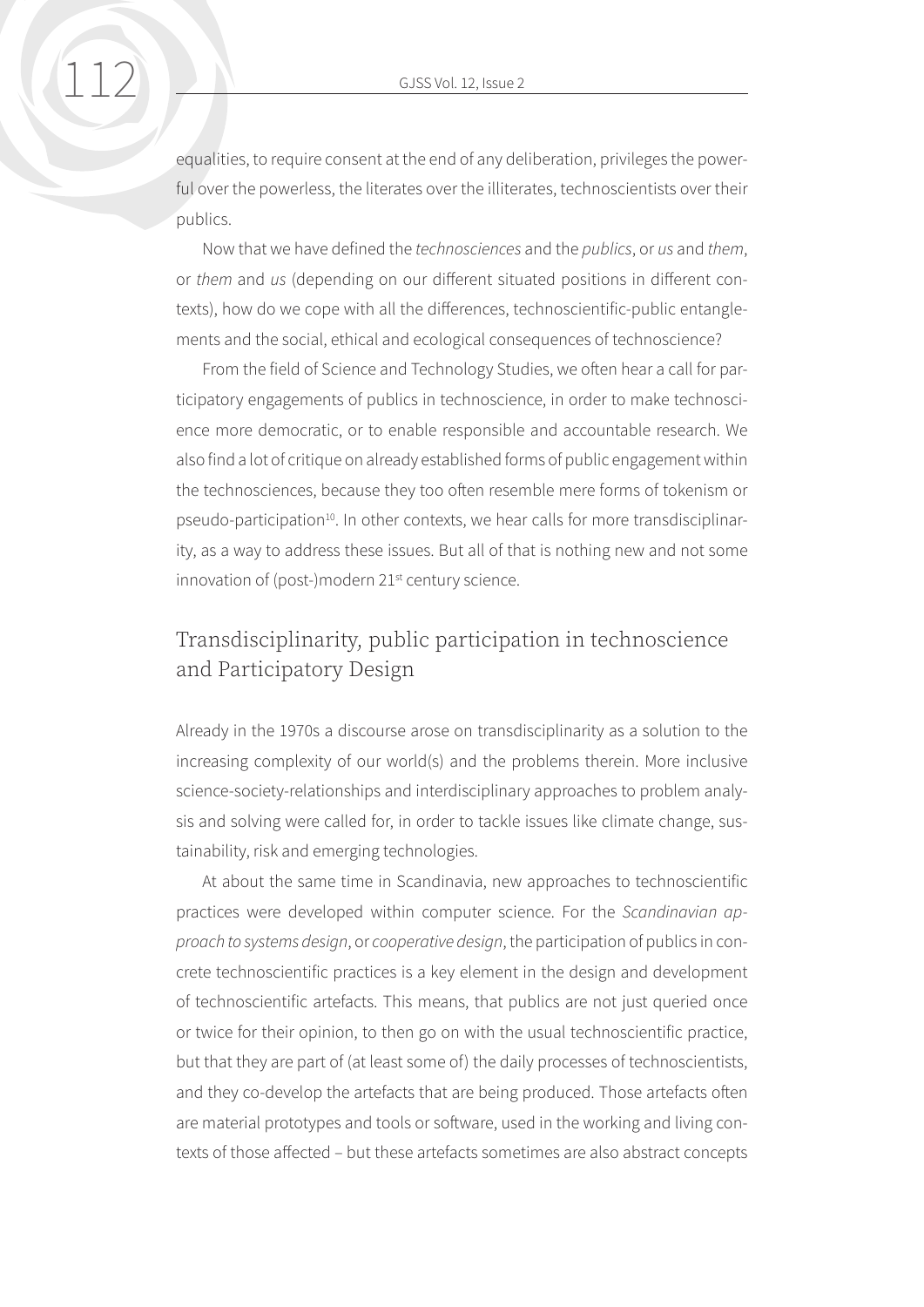or methods, demonstrating that public engagement could be applied to a broad range of technoscientific activities.

This approach inspired many other contexts within and around computer science to adopt such inclusive practices of design, research and development. As an umbrella term of the diverse approaches to public participation in computer science, "*Participatory Design*" emerged and since 1990, every second year, there is a Participatory Design Conference. At about the same time the discourse on transdisciplinarity was intensified and (in 1992) the journal *Public Understanding of Science* was founded – to mention just one example of the so-called participatory turn in Science and Technology Studies.

But until now, it seems, the example of *Participatory Design* was not noticed in many of those discourses on transdisciplinarity and public engagement in technosciences. I suppose this is due to a preoccupation with policy debates and public engagement in science policy discourses (cf. Klaura 2014). But while in these cases the inclusion of publics only pertains to the question of which technoscientific endeavours should be allowed and which prohibited, the inclusion of publics in Participatory Design serves concrete developments and reconfigurations throughout the research process. Their tools, notions and concepts are not so different from *ours*. Participatory Design even takes close looks towards Cultural Anthropology, Science and Technology Studies and Feminist Technoscience studies and theory. It is also inspired by Participatory Action Research approaches (see e.g. Arztmann, Wintersteller and Wöhrer, this issue). Participatory Design artefacts are used in a way that enables the participating publics to change these artefacts themselves or other artefacts under development. At the Changing Worlds Conference 2014, we even had a skype-in presentation by Tom Bieling, who showed us just one example of such a participatory design and development research, who told us how the technoscientific artefacts (in this case the LormHand<sup>11</sup>) only emerged after and as a result of the participatory process (see e.g. Bieling, Martins and Joost, this issue).12

While in classical public engagement in technoscience, the publics are participating in order to change *the worlds* we live in (which usually means to *decide* between different, pre-framed versions of these worlds), in Participatory design they are participating in order to *change* the worlds we live in. The focus is not on choosing between some pre-framed option but on changing concrete processes, to change how science is done. And while Participatory Design researchers learn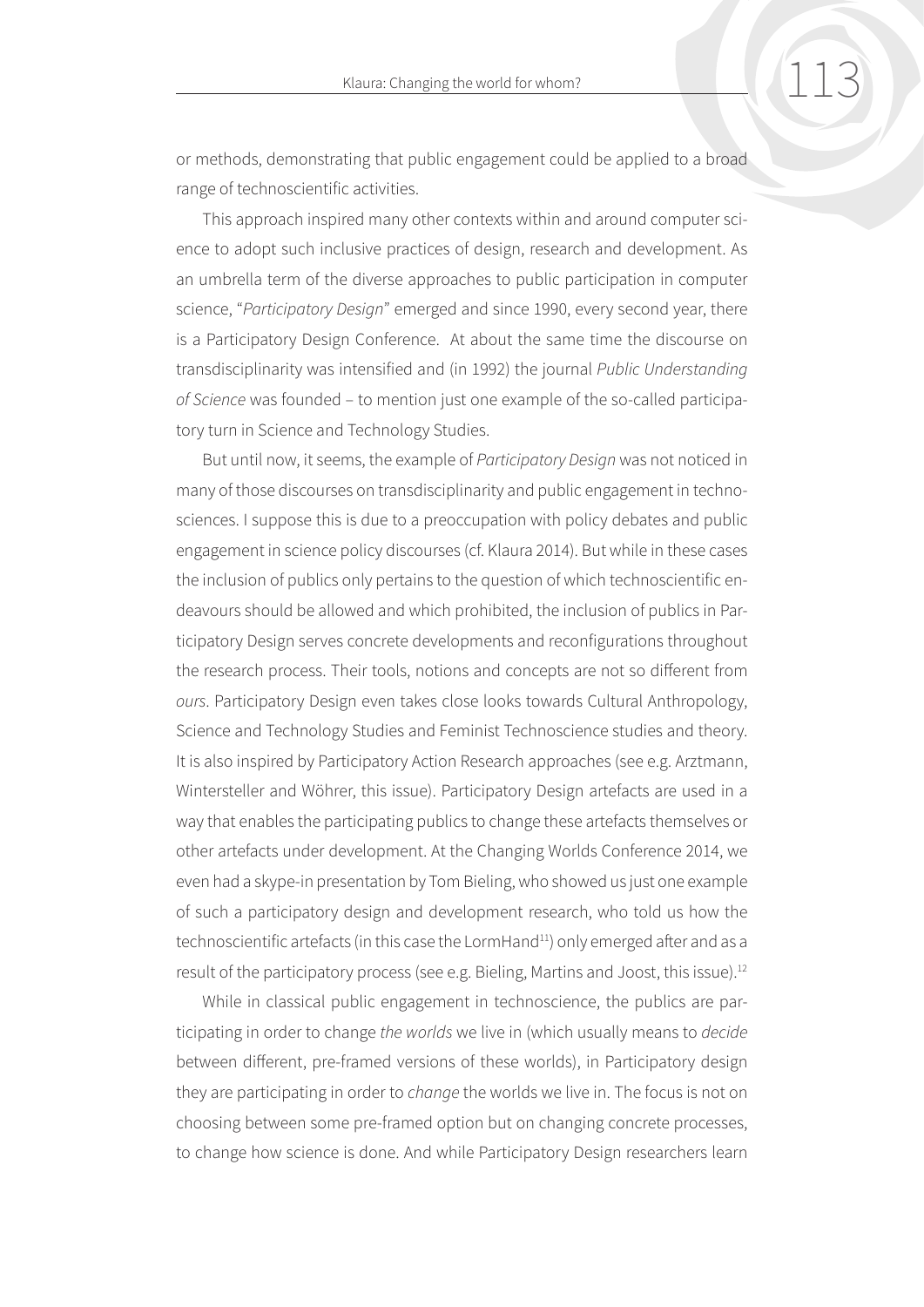from *us*, *we* too, as critical scholars of science and technology and feminist technoscience researchers, might learn some things about changing worlds by engaging with the world(s) of Participatory Design.

Whether or not we call this approach transdisciplinary, it brings me back to this broader notion or vision of how science could be done differently, and how we could change our worlds towards environments that are "friendly to earth-wide projects of finite freedom, adequate material abundance, modest meaning in suffering, and limited happiness." (Haraway 1991, 187)

### Conclusion Part  $I \cdot Wh$ at about the trans in trans\*disciplinarity<sup>13</sup>?

Regarding this notion, or concept, or framework, or vision of transdisciplinarity, a consensus has nearly been reached that we need it in order to solve our worlds' problems (cf. Jahn, Bergmann, and Keil 2012, 1). But much too often the *trans* in transdisciplinarity is just an ornament on the corners of research project proposals, there to appeal to funding decision makers' ethical tastes. But this is not only true for the "others", those technoscientists out there. *We* too will have to take the trans in transdisciplinarity serious. *We* have to not only analyse and vocalise dissent, but *we* have to actively intervene in each others' work as well as in our own work to come to new insights.

In a recent publication Katrin Nikoleyczik proposed a form of *diffractive transdisciplinarity*, to engage in technosciences. Diffraction here means to read and interpret different disciplinary approaches through each other and pay attention to the technoscientific practices and how they matter for the people involved and the artefacts which stem from the whole technoscientific project. Nikoleyczik shows how this might be possible in the neurosciences, but this might just apply to other technosciences as well. A central question ze poses is: "What sense does it make to deal with this field of research in our own scholarship on the one hand and deny trying to influence, interact and intervene on the other hand?" (Nikoleyczik 2012, 241) Ze therefore suggests "framing and developing new transdisciplinary alliances." (ibid). This will "contribute to processes of transformation; however, it also demands a readiness for change, for the dealing with ambiguities, and for agreeing to compromise." (ibid) It is *us*, too, who will have to be ready for change.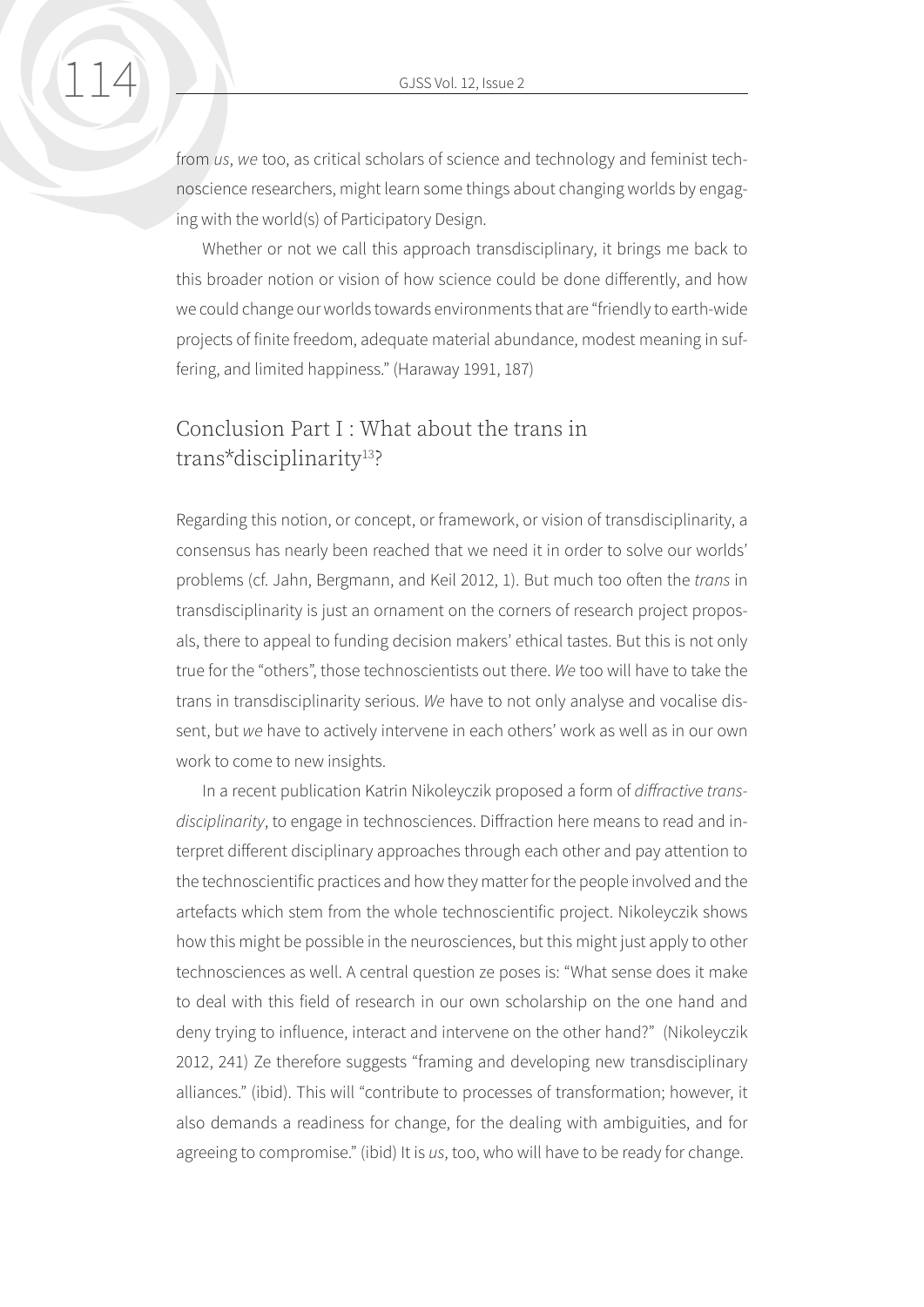This is something which in diverse feminist theories and practices was/is experienced for several decades. We would do good to take some inspiration from there on what it means to act transdisciplinary. For Catherine R. Stimpson the "multiplicity [of perspectives within feminisms] creates two needs" (Stimpson 2000, 1009):

- 1. "for a way of thinking about differences and their consequences" (ibid)
- 2. "to find some commonalities, some shared beliefs and commitments and principles" (1010)

When we think about all those differences, *we* – which means especially *us* in academia – might tend to think from supposedly detached positions. The dangers of essentialising difference loom around every corner we pass in our theoretical wanderings. But we have to think about those differences nonetheless, for we want to engage in changing worlds. For Stimpson, a way of thinking about differences that helps to avoid these pitfalls is to actively *transition* through and across those differences in our own thinking. Whether we notice it or not, in our academic practices we are permanently *translating* and *transporting* diverse concepts, notions and actors. And we are also permanently *transacting* with them. Within diverse feminist approaches to technoscience and theory we even find a *transgendering* of research, a going beyond gender to sensitize towards interdependencies of diverse forms of oppression and marginalisation.

It is this active component of thinking about differences, one's own transition to other states and positions in our entangled webs of intra-active relations within and across technosciences. In Stimpson's words "Feminists must be transminded" (1010). This means to be "constantly aware of the many differences among women and men [and I would add: all those other dichotomies] and then able to act among, with, and on these differences." (ibid)

And to act across those differences, Stimpson proposes "Bread, roses, [and] keyboards [as] rubrics for a unifying vision of the future" (1011). These rubrics are hir guides to a metaphorical image of a feminist (or we could also say: a collective emancipatory) future:

It is first a place of sufficient bread where all of us have enough to eat and where all of us are physically secure. It is next a place of roses where all of us have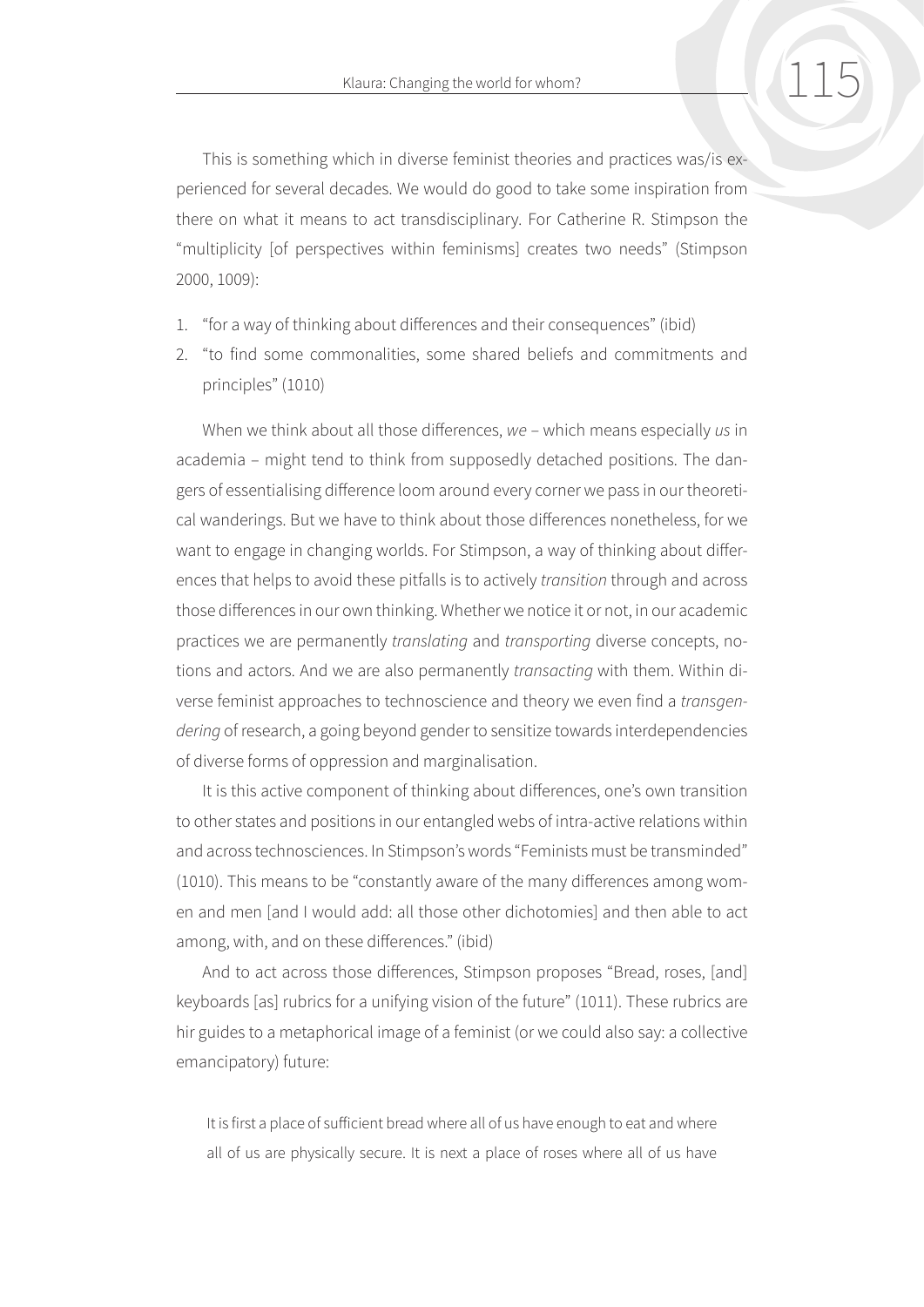a sense of self, the ability to participate in democratic communities, and the capacity to love fully and freely. Finally, it is a place of keyboards where all of us have access to literacy, education, and the technologies that will shape the twenty-first century. (1010–1011)

I want to further propose that, if we want to partially change worlds towards futures of sufficient bread, roses and keyboards, we have to take our *transmindedness* serious and develop trans\*disciplinary research settings which allow for alliances beyond single issue politics/research. It is a trans\*disciplinarity that has to radically go beyond the common practice of inter- or multidisciplinary research with some forms of exchange with the media and singular participatory moments in which the publics may have a peek on what it is we technoscientists do. But can we wander beyond those disciplinary demarcations?

Irene Dölling and Sabine Hark suggest that we can: "by a continual examination of artificially drawn and contingent [disciplinary] boundaries and that which they exclude." (Dölling and Hark 2000, 1197)

So not only we natural scientists and technologists have to do so, we feminist technoscientists and critical scholars of science and technology, too, have to ask ourselves how we are maintaining our borders to the diverse (other) technosciences and our publics. We have to move beyond those borders and wander around to find the right places where the bread, roses and keyboards for our promising futures may grow.

And while, in the opening keynote to the Changing Worlds Conference 2014, Els Rommes talked about how the media are focusing too much on adventurous, heroic scientists, who are usually white males, we can further reflect that we too, as critical scholars of science and technology, are often focusing on adventurous and heroic scientists and their practices. So, maybe it is time to focus on "the others"<sup>14</sup>, the marginalized actors within technoscience, and on their practices. If we follow those, we will anyway encounter the "heroes" too – those encounters might just look a little different. In highlighting marginalized actors and practices within technoscience, we then would allow our audiences and ourselves to imagine different approaches to technoscience, and it certainly would encourage some of us to try out new approaches and interventions.

It will not be an easy Sunday afternoon stroll to change our technoscientific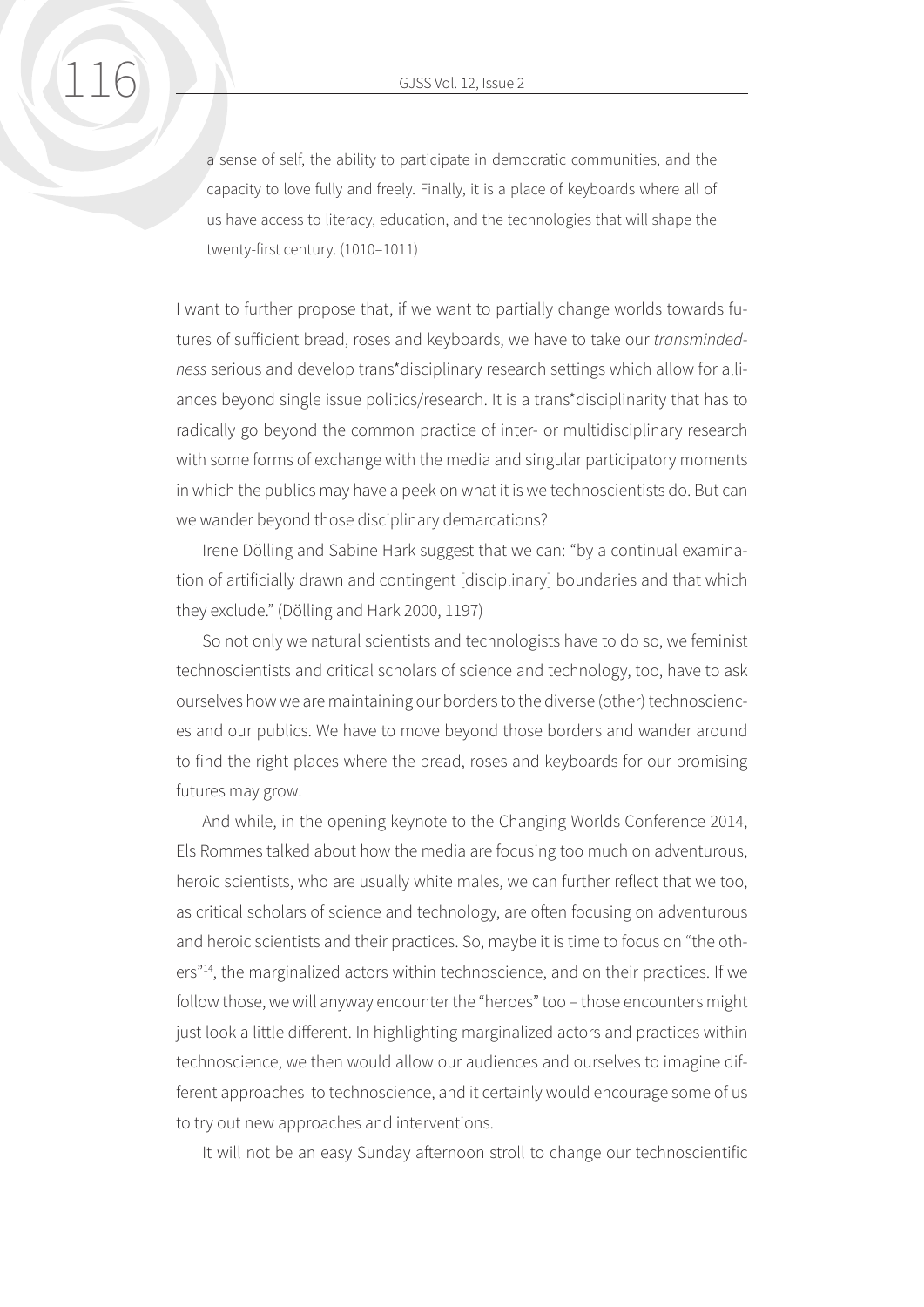pathways and practices. But we should encourage each other to leave the main streams of technoscience and to wander around the messy and beautiful landscapes of intra-action and activism, within our current sciences and around our diverse publics.

In the end it is always about changing worlds.

# Part II – Trans\*disciplinarity in practice?

Now, you could of course stop reading here. It was a nice ending, vague enough to perhaps inspire more reflections and questions to follow, maybe best while conducting a Sunday afternoon stroll. But of course you could also think that this is all nice and cosy theory talk. What does it mean, what could we really do? Well, this is up to us all to find out. I pointed in some directions where to look for inspirations, but what those directions are in your concrete situation, you will have to define yourself. Reflecting on your practices and how you construct yourself as a researcher/activist/\* and your different "others" and publics is a good starting point.

In my concrete case, having finished my MA thesis and with the opportunity to give a talk at the Changing Worlds Conference, I wanted to try and do something differently at the conference and in the process of writing this paper. This second part of the paper is for those interested in a short story of what an ad-hoc method/ experiment in our own contexts could do to trans\* our practices.

#### Intra-acting with/in STS

After I was accepted as a speaker to the Changing Worlds Conference 2014,I was soon puzzled on how to present my "talk", how to perform. Should I just stand there and talk about how the world is changing? What's the change in that? So, with a little ambition and a small amount of creativity, I came up with a 'Reflective Collective Positional Mapping' exercise, which I integrated into parts of my talk and the conference setting.

It really wasn't a big thing. Actually, I came up with the fancy name only a day before my talk. It was some form of ad-hoc method, to enhance the intra-actions of this conference setting and to visualize our heterogeneous (or not-so-heterogeneous) assemblage of conference participants. The idea was to introduce some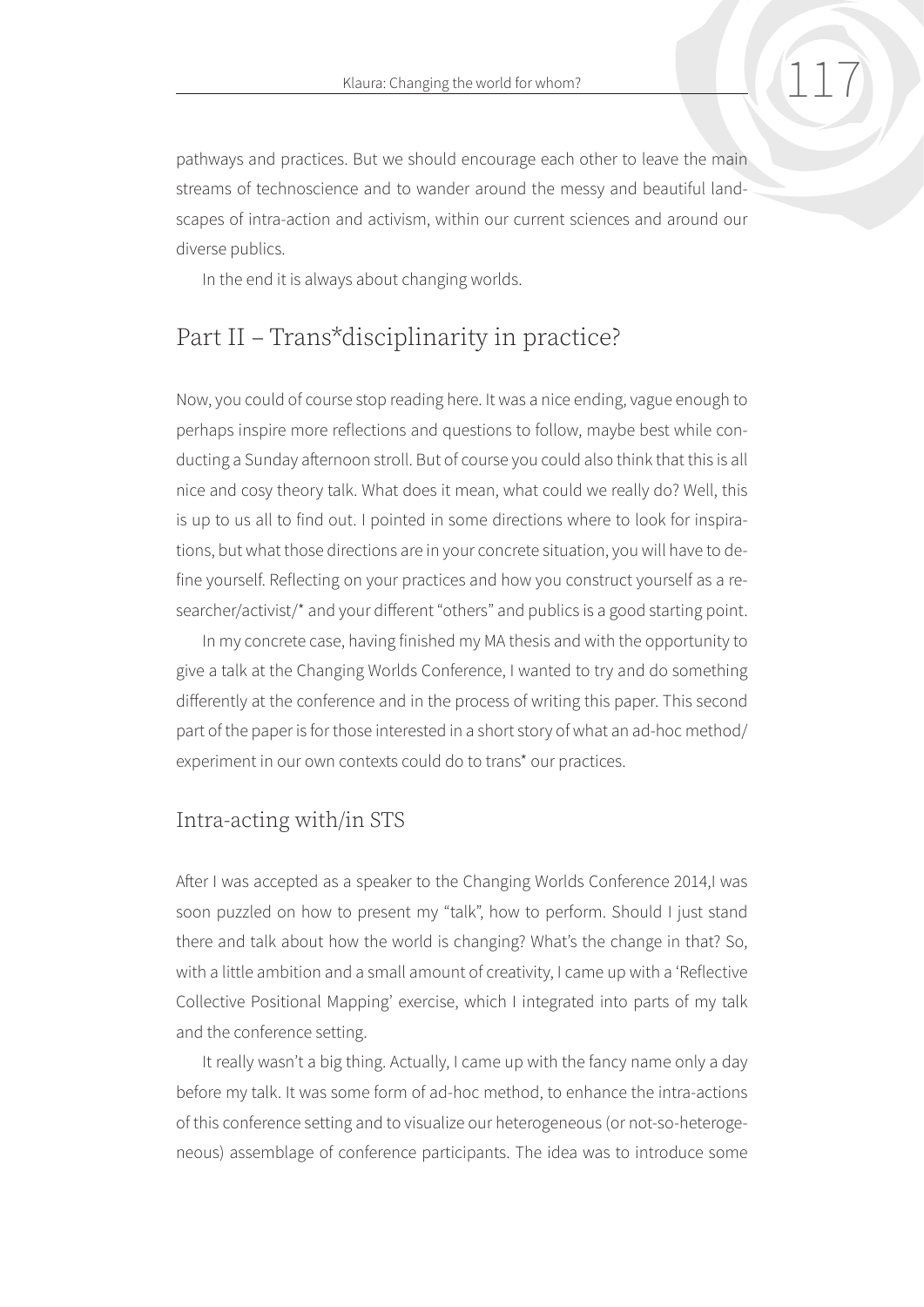other forms of connectedness than the usual talking-and-critiquing. Maybe it was an attempt to highlight that, despite our differences and commonalities, there are actual opportunities to engage in trans\*disciplinary action and to really change our material-discursive surroundings. So what did I/we actually do?

Before the panel started, I put three index cards on each chair in the audience. In the back of the room, with some help of the conference organizers, I put up an empty poster wall and a flip chart containing a diagram. The diagram had two axes, one (pointing left) labelled 'analysing modes of production & technoscience', the other (pointing down) labelled 'producing technoscientific artefacts'. As a third layer, I added a legend with coloured stickers, green for 'activist', red for 'social science & humanities', yellow for 'technology / natural sciences', an empty circle for '…' and a green-red-yellow-mixed circle for 'hybrid'. The diagram was intended to be modified by those intra-acting with it. In image 1 you see the final result. But before this final artefact was co-developed, I presented my talk, on which this paper is based. At the end, I invited the audience to break out a little of our established



Image 1: Reflective Collective Positional Mapping of our technoscience landscapes. (A heterogeneous assemblage of CW 2014 participants 2014)

conference habits and to participate in this exercise. Everybody was invited to write 0 to 3 cards with topics, issues or obstacles, which hinder them to engage in trans\*disciplinary practices. After the panel they should cluster their cards on the empty poster wall and position themselves on the flip chart diagram<sup>15</sup>.

At least 20 people participated in this little experiment. I didn't count and it was not supposed to produce any quantitative result. All in all the flip chart and the cluster wall did provide space for additional intraactions. Actually it is a good example of why I am (thanks to Karen Barad (2007)) talking about intra-action and not interaction. This little instru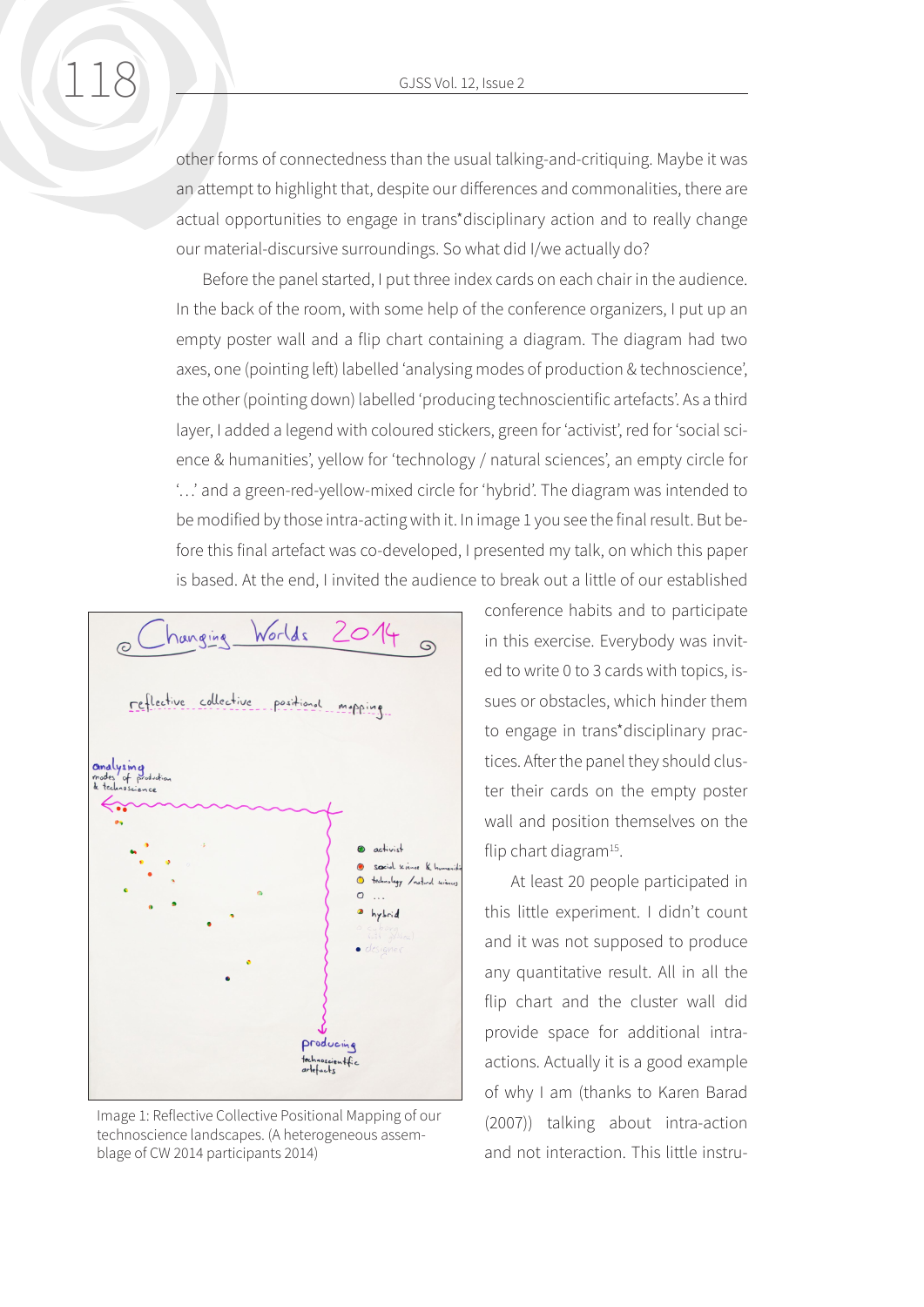ment, the Reflective Collective Positional Mapping exercise, is an apparatus to gain insights into the reality of the Changing Worlds Conference and its connected contexts. At the same time as the instrument was changed by its users and their perspectives, it changed how the users interacted not only with the instrument, but with each other. The reality we tried to observe through this tool was a little bit transformed through its use. And now I am writing about this instrument, the ideas behind it, and I will try to provide some interpretations of what we might produce with it. But while I facilitated the initial development and application of this tool/method, in fact it was a cooperative work of a heterogeneous assemblage of Changing Worlds 2014 participants. Therefore, its first documented results are collected at <https://jackie.diebin.at/2014/cw>under a Creative Commons license, provided by *A heterogeneous assemblage of CW 2014 participants* (2014). Everyone is welcome to reconfigure the tool and its interpretations as long as they share along their results on the same conditions.

But now, what are actually my interpretations of these intra-actions?

#### Issues on Transdisciplinarity

In image 2 you see the clustering of issues and hindrances towards transdisciplinarity. As the clustering effect was limited due to time and space at the conference, I did a re-clustering of all the cards and transcribed them to digital plain-text<sup>16</sup>.

The result of the (re-)clustering shows that there is a clear motivation to act transdisciplinary. Those who would prefer to not engage in transdisciplinary research out of onto-epistemological reasons, seem to have not participated. Only one card, labelled "personal prejudice", could be interpreted in this way. Yet, it can also be interpreted as a hint towards identity issues and the ability to trans\* one's own position – as highlighted above with reference to Catharine Stimpson (2000).

Of course the invitation to this exercise and its framing did some pre-selection work. But the whole point was not to gain insights into how transdisciplinary 'we' are or are not, but what the issues and obstacles are that hinder those of us, who would like to trans\* hegemonic academic practices 17.

Most of those stated hindrances refer to structural circumstances and the normative processes of disciplinary science. In a 2008 paper in *Organization*, Susan Meriläinen et al. present a common form of such hegemonic academic practices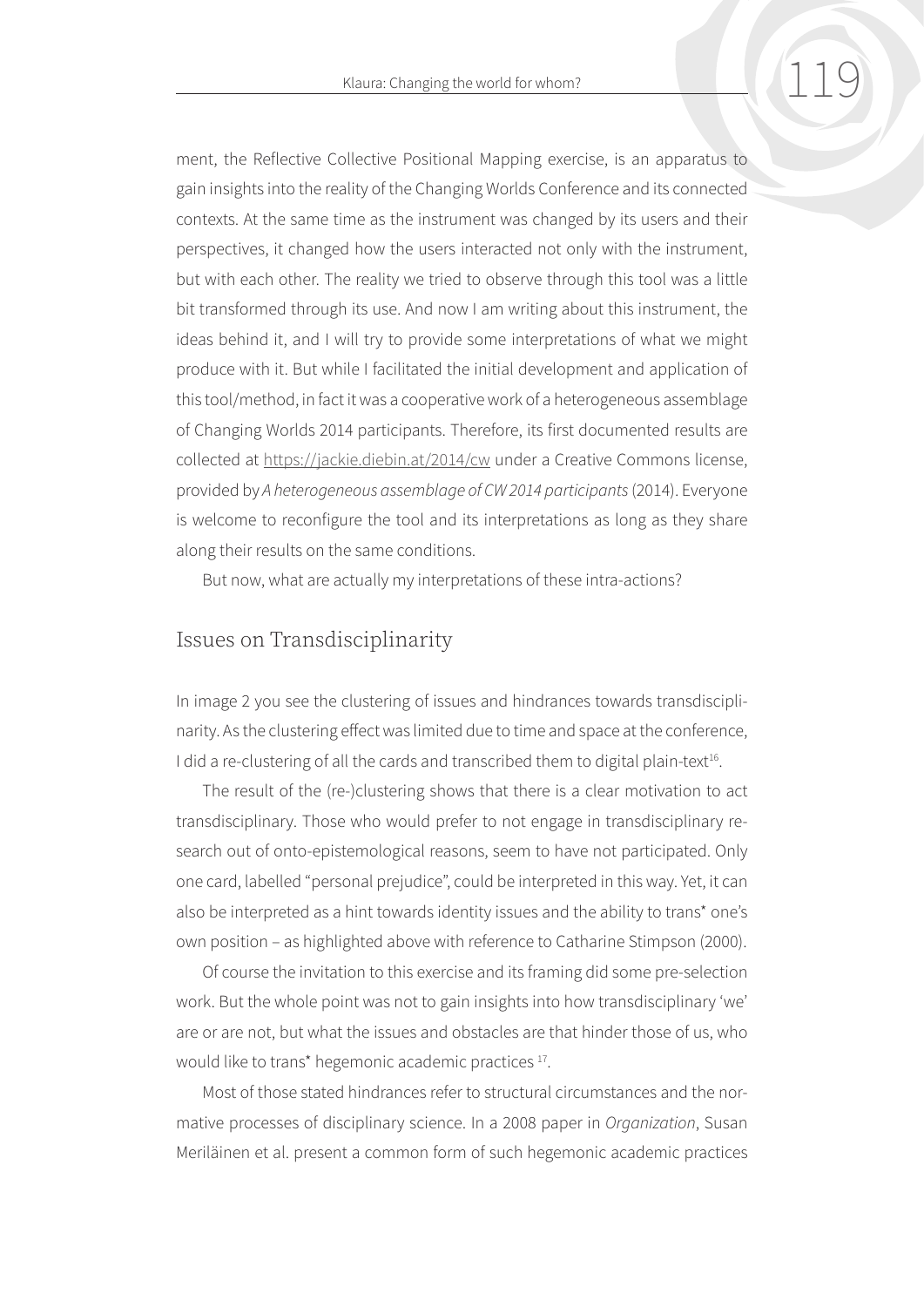

Image 2: Ad-hoc clustering of obstacles to transdisciplinarity. (A heterogeneous assemblage of CW 2014 participants 2014)

(2008). Their perspective focuses on publishing issues and this was also highlighted in some of the index cards. Its main point is that it is hard to publish from disciplinary peripheries, and without publishing it is hard to gain acceptance in (a) disciplinary core(s) – taken together, a rather unfortunate position to foster transdisciplinary research. But beyond publishing patterns, there are many other normative, even hegemonic practices in academic institutions, which put transdisciplinary approaches at a disadvantage. Even in those fields which use transdisciplinarity as a key-notion in science policy, the normative use of a framework of transdisciplinarity provides obstacles to actually trans\*ing disciplines (cf. Felt et al. 2013). The main problems seem to stem from working in academia itself, which demands a certain commitment, regarding disciplinarity, time and other resources as well as career decisions. This is addressed by the two biggest blocks in the re-clustering of all the index cards (cf. A heterogeneous assemblage of CW 2014 participants 2014).

But as Ulrike Felt et al. highlighted, there are opportunities to manoeuvre our 'epistemic living spaces'. When we search for our individual potentials for manoeuvre, it becomes rather frustrating to focus on the structural conditions, as these are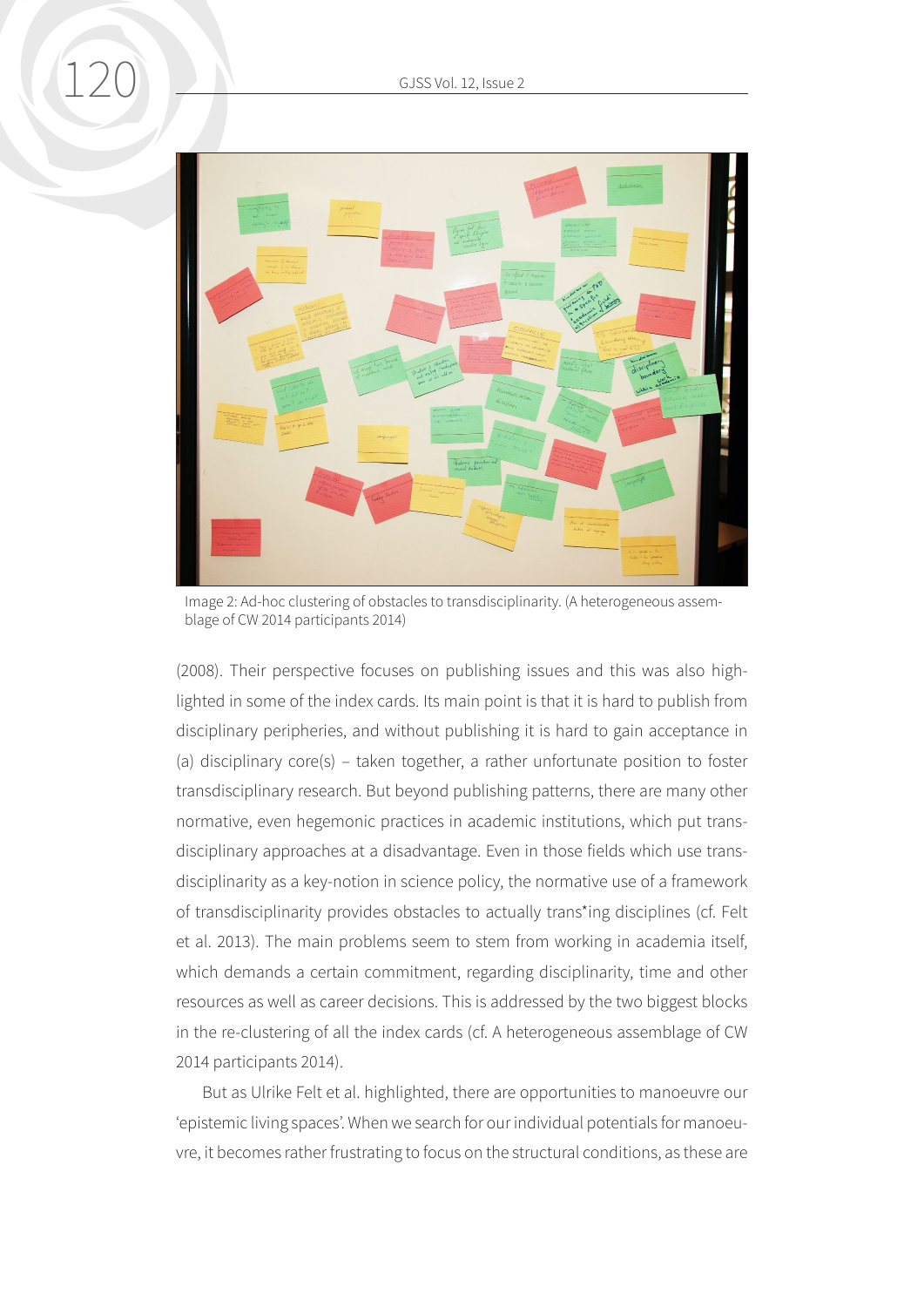the most hard to change, especially for young researchers. So it might be more fruitful to focus on other aspects, which are more easy to address and change from an individual (young) researcher's perspective. Two of the cards complained about "lack of networking platforms for students in the very beginning (bachelor program)" and "missing contacts/connections". This we could address by making our approaches (or rather our desires for different approaches) visible and to bring different actors in our institutions together. Another block of cards addressed "language" as a general obstacle. While we speak different disciplinary languages, they still are academic languages. We can rather easily learn from each other, especially if we bring together different actors in our institutions. Much harder will it be to learn all those activist and/or non-academic languages, which we need if we want to engage in transdisciplinary practice<sup>18</sup>. Of course, all those things take time, and as long as the structural conditions do not change, engaging in such activities only is an "add-on" to our disciplinary work. Yet, these aspects are pointers to where we can manoeuvre to within our 'epistemic living spaces'.

Most important to highlight seems another card, which was singled out in the re-clustering of the cards and read "incapacity to be trans enough myself". This might be based on normative visions of transdisciplinarity. But while there are several perspectives on transdisciplinarity and how it has to be enacted, there actually is no real option to "be trans enough". One can try to settle in any of the different frameworks, but even those change. Rather to ask ourselves if we are trans enough, we should ask ourselves if we trans enough? It is the verb, the process that seems important here – to permanently trans transdisciplinarity.

#### Who are we talking to?

And what does all that mean for our social science contexts? Who do we encounter here and which fruitful connections can we gain from these assemblages? While the Changing World Conference was open to diverse approaches and invited activists and artists, it nevertheless situated in a broader social science and humanities context. The RCPM diagram was an experiment to highlight the assemblage of actors within this context.

While the majority of participants in this exercise situated themselves more closely to the "analysing modes of production & technoscience" axis in the dia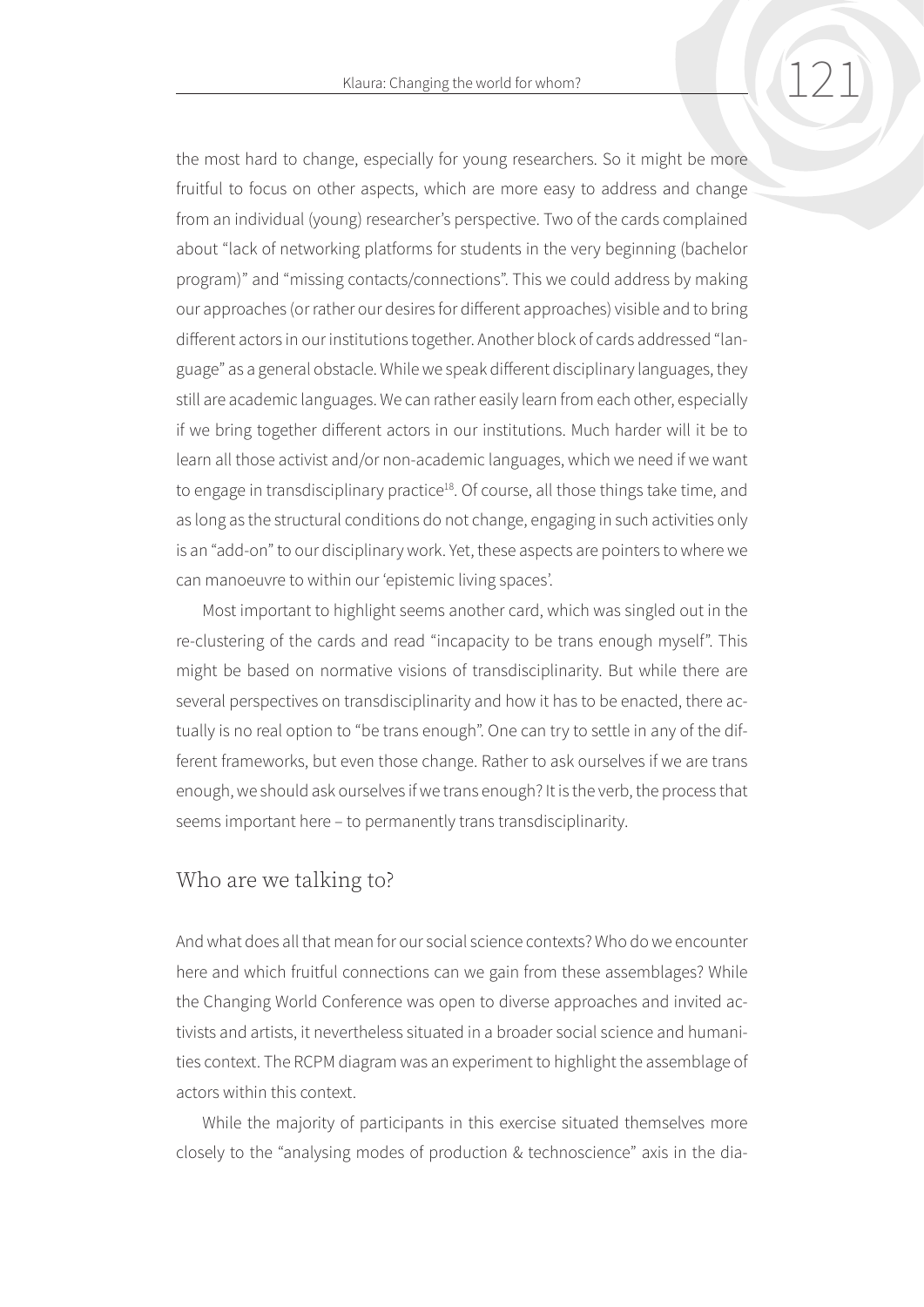gram, there still were people who were closer to the "producing technoscientific artefacts" axis. But in both cases we find hybrid identities, marked by the colour coded dots. Only three people situated themselves solely in the realm of "social science & humanities". One marked hirself as "cyborg (not goddess)", supposedly aspiring a hybrid position beyond the given categories. This category was one of the two which have been introduced by the participants themselves. The other one was the category of "designer", used by one person, who also put some strains of "activist" and "social science & humanities" into hir identity. Besides six "activist"/"social science & humanities" hybrids (one of them with half hir circle filled with the empty "..." category) we find two "technology/natural sciences"/"social science & humanities" hybrids and one "activist"/"technology"/ "natural sciences" hybrid. And finally, there were five people who situated themselves in a triad between "activist", "social science & humanities" and "technology / natural sciences".

So, we found a lot of hybrids, or a lot of people who did not want to commit to one of those realms solely. What the diagram shows at this point is, that we are not lost in a realm of material insignificance, withdrawn to mere reflection and critique, which is usually blocked by those materially powerful realms which we try to address. If we start to take more serious the non-disciplinary and non-academic identities of our social science and humanities fellows, we might start to realize that indeed we would have opportunities to shape the concrete making of technologies<sup>19</sup>. We only have to start to listen to all the other languages our fellows speak, beyond our common social science vocabularies. And we also might encourage ourselves to wander around in the technoscientific landscapes. Of course the labelling of the two axes put some constraints on how people could position themselves. And for some, it seemed easier than for others to break up the provided notions and to enable shifts towards other identities. But this is a process that can only happen if we do engage with each other on this level.

#### Conclusion Part II: How to change our worlds?

But where to wander now with these limited, yet opening views of the social technoscience landscape? Can we really change our worlds significantly? There is no easy way, and while the burden to change most of the structural inequalities and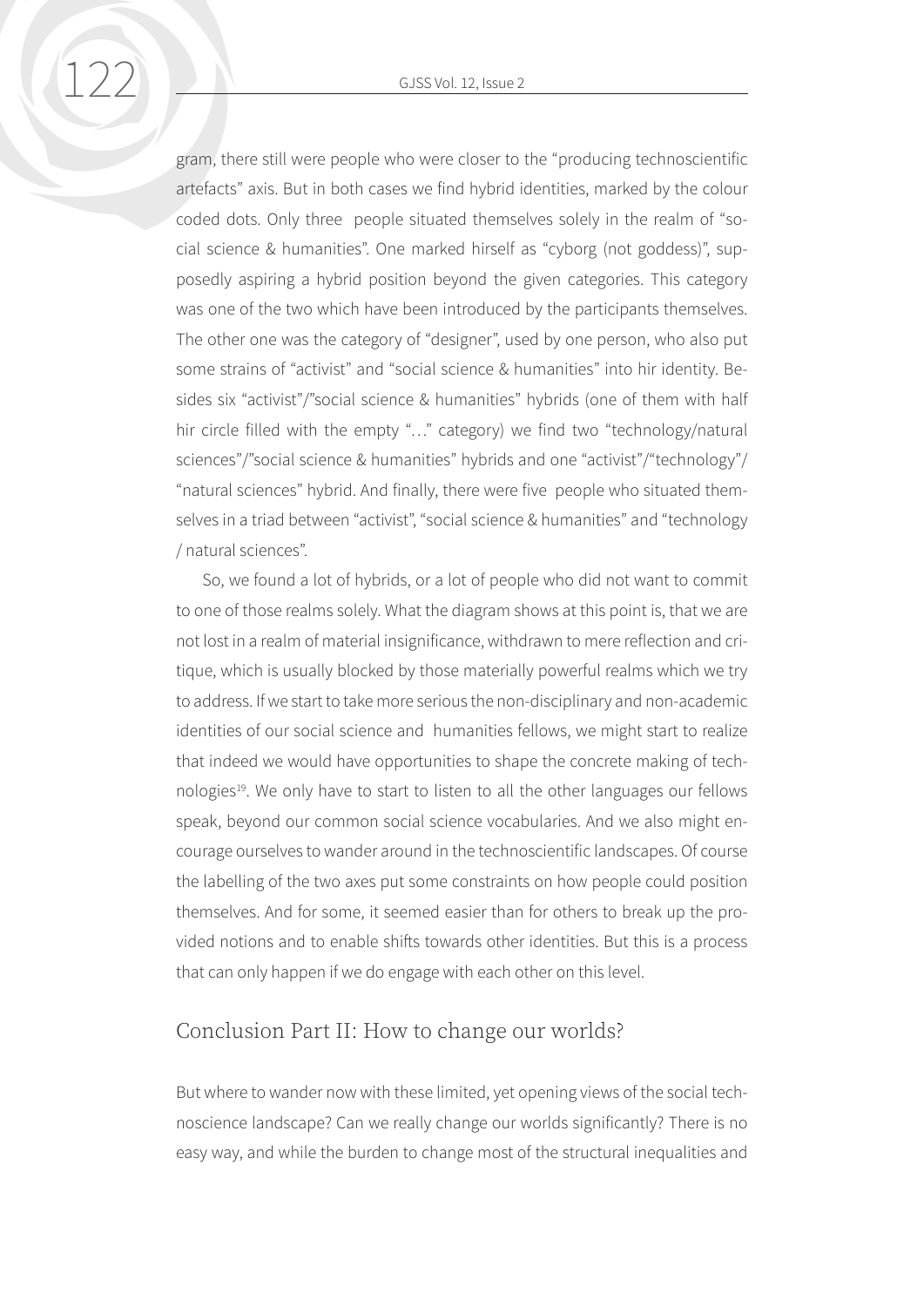hindrances should lay on the powerful actors within the disciplinary centres of technoscience, we individually have some agency in all of that.

Maybe we should think about how to be unconventional, how to resist the norm. This does not guarantee that we will be unconventional, resisting the norm and creating something substantially new. But it is a good reference point where we can take a rest on our wandering through the technosciences (while wondering how live and manoeuvre with/in them). And it helps us to focus on what people say and not only where they come from (or: how they are situated).

While I wrote this paper, my thoughts constantly jumped between "Nah, it's all crap" and "Ok, there actually is an argument". But where does all the doubt come from? Did I use too few references? Did I place too few important names? Cited too few of the important journals? Might people find that I am not humble and modest enough, to just come up with this 'ad-hoc method' instead of relating to established methods by renowned people in the field?

All those doubts nearly lead to my throwing away the whole paper and not making any argument at all. But then I thought about how much it would be worth to settle in an institution that encourages me to think about all the ills in the world, while at the same time restricting me to not change my own circumstances and practices. I just do not want to only think about intra-actions with/in technoscience, I want to intra-act! Maybe these thoughts can encourage others to try out unconventional things and methods, to tie them back to their different disciplinary backgrounds and to interweave the diverse contexts in order to change practices and institutions towards more inclusive research and living spaces.

## Endnotes

- For a review of the diverse strands of transdisciplinarity and how transdisciplinarity is understood among different sciences see for example (Thompson Klein 2004) and (Jahn, Bergmann, and Keil 2012).
- <sup>2</sup> Of course this "general public" becomes more and more specific throughout a research project. In the end, usually, only a varying numbers of specific publics are engaged, as the concept of public(s) is one that is constructed and shaped through the research process itself (cf. Klaura 2014).
- If you would like to see more of this background vision, take a look at Marge Piercy's Woman on the Edge of Time. Alternatively you can take a look at my master thesis which i finished last year and which is available for download (Klaura 2014). But beware, the former is probably more fun to read.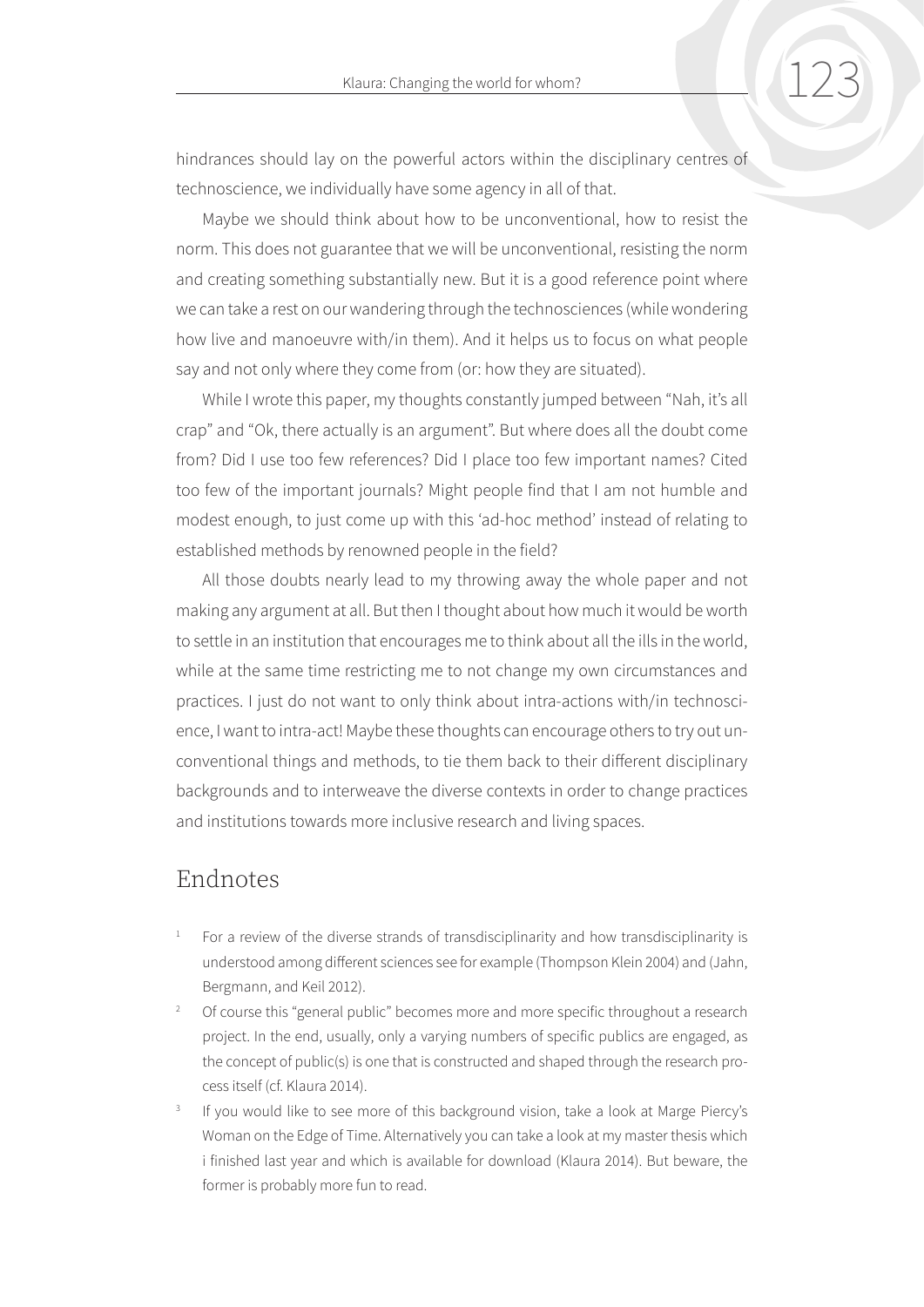- <sup>4</sup> For details on intra-action and the entanglement of researchers with their material and analytical apparatuses of measuring and observing nature-culture, take a look at Karen Barad's framework of agential realism (Barad 2007).
- <sup>5</sup> "Implementing Public Participation Approaches in Radioactive Waste Disposal"
- <sup>6</sup> <http://toolbox.ippaproject.eu/index> (last accessed: 2014-10-20)
- <sup>7</sup> Depending on fields and perspectives there are different notions of *technoscience*. Often this term is used to refer to natural sciences and technology and their close entanglement. In a more self-reflective notion we can use it to refer to the increasing technological dependencies of most of the sciences – including the social sciences. Or in Judy Wajcman's summary of Donna Haraway's stance on this *"technoscience is a cultural activity that invents Nature, and constructs the nature-culture axis as a classificatory process."* (Wajcman 2004, 88) For some recent introduction on this notion take a look at the European Journal of Women's Studies 2010 special issue on feminist technosciene studies, especially it's editorial (Åsberg and Lykke 2010), which is publicly available online.
- <sup>8</sup> By now you might have realized that my use of *we* and *they*, *us* and *them*, is not coherent and sometimes quickly shifts depending on context. This is, because there is no clear 'us' and 'them' in the matters of our interest here. The importance is to think along different dichotomies, which are established in our thinking as well as in our scientific and activist communities. The important thing, when thinking along those dichotomies, is to stay tuned to the shifts of these constructions and on our own positions. As scientists, or technoscientists, or natural scientists, or social scientists, or as activists, or even as hybrids of all of those, we have to think about what our agency is and whom we are excluding and including when we do science/technoscience/technosocial science/activist science/\*.
- As for most researchers I don't know by which gender pronouns they want to be called, I use a the pronoun "*hir*" instead of "her" or "his" and "*ze*" instead of "she" or "he" to highlight potential ambiguities of gender assumptions.
- <sup>10</sup> See Sherry Arnstein's ladder of citizen participation for a classification of different forms of public engagement or participation and its participatory quality (Arnstein 1969).
- <sup>11</sup> For some detail about this artefact visit the project website: [http://www.design-research](http://www.design-research-lab.org/?projects=twitter-hand)[lab.org/?projects=twitter-hand](http://www.design-research-lab.org/?projects=twitter-hand) (accessed: 2015-03-15)
- $12$  If you are interested in concrete examples of how Participatory Design can be enacted, take a look at (Wagner et al. 2009), who explain how they supported community engagement in urban planning processes. A lot more examples can be found in the International Handbook of Participatory Design (Simonsen and Robertson 2013).
- $13$  I am using the  $*$  in trans $*$ disciplinary as a sort of highlighting marker, which should make us think about the many things between and across the "trans" and the "disciplinary". This way we might remind ourselves that "transdisciplinarity" is not just a new mode of scientific practice, but actually a trans-scientific practice, one that includes social, ecological and political issues as well the social dynamics of research projects themselves.
- $14$  By now it should have become clear that I base my propositions on the premise that we are always constructing some "others" as well as our "publics". I cannot tell you which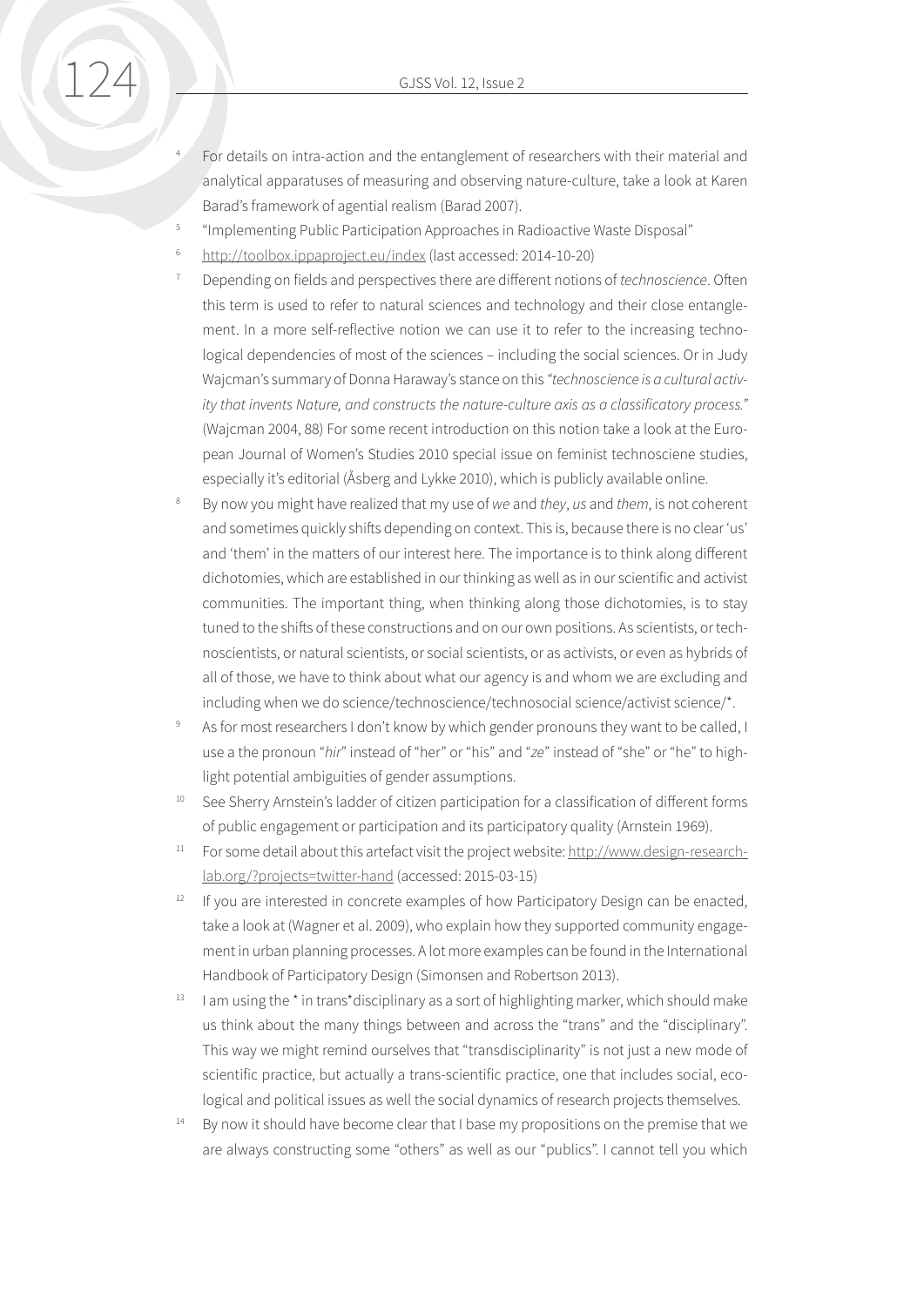your "others" are, because your circumstances are maybe rather different from mine. The point is to pay attention on how we do construct our respective "others" and how this influences our actions.

- $15$  I also announced that the results will be distributed to everyone. You can look at it (and the exact make-up of and invitation to this exercise) at [https://jackie.diebin.at/2014/cw/.](https://jackie.diebin.at/2014/cw/)
- <sup>16</sup> For pictures of the re-clustering and the plain-text transcript see the web archive.
- <sup>17</sup> An important side effect was to make individual struggles visible and to create a feeling of individual and community ties among the participants. The Changing Worlds conference already created a space for caring, community engagement and participation. I wanted to add on that, by creating an opportunity where not only individual achievements could be celebrated but also individual problems could be made visible, because they also often can be seen as collective (or community) problems then. Trans\*disciplinarity after all has a lot to do with communities and caring for each other.
- <sup>18</sup> One attempt of accomplishing this is the Changing World Conference, which tries to move even more beyond academia in its second edition in November 2015.
- <sup>19</sup> This, of course, includes all broader techno-social arrangements. The important point is, that we might start to see opportunities to shape things we otherwise would have thought of as too complex or too far away from our own abilities in order to engage in changing those things.

## References

- A heterogeneous assemblage of CW 2014 participants. 2014. "Results of the Reflective Collective Positional Mapping." <https://jackie.diebin.at/2014/cw>, last accessed: 2015-03-26.
- Arnstein, Sherry R. 1969. "A Ladder of Citizen Participation." *Journal of the American Planning Association* 35 (4): 216–24.
- Åsberg, Cecilia, and Nina Lykke. 2010. "Feminist Technoscience Studies." *European Journal of Women's Studies* 17 (4): 299–305. doi:10.1177/1350506810377692.
- Barad, Karen Michelle. 2007. *Meeting the Universe Halfway: Quantum Physics and the Entanglement of Matter and Meaning*. Duke University Press.
- Dewey, John. 2010. "Excerpt from The Public and Its Problems (1927)." In *The Idea of the Public Sphere: A Reader*, edited by Jostein Gripsrud, Hallvard Moe, Anders Molander, and Martin Eide, 43–53. Lexington Books.
- Dölling, Irene, and Sabine Hark. 2000. "She Who Speaks Shadow Speaks Truth: Transdisciplinarity in Women's and Gender Studies." *Signs* 25 (4): 1195–98.
- Felt, Ulrike, Judith Igelsböck, Andrea Schikowitz, and Thomas Völker. 2013. "Growing